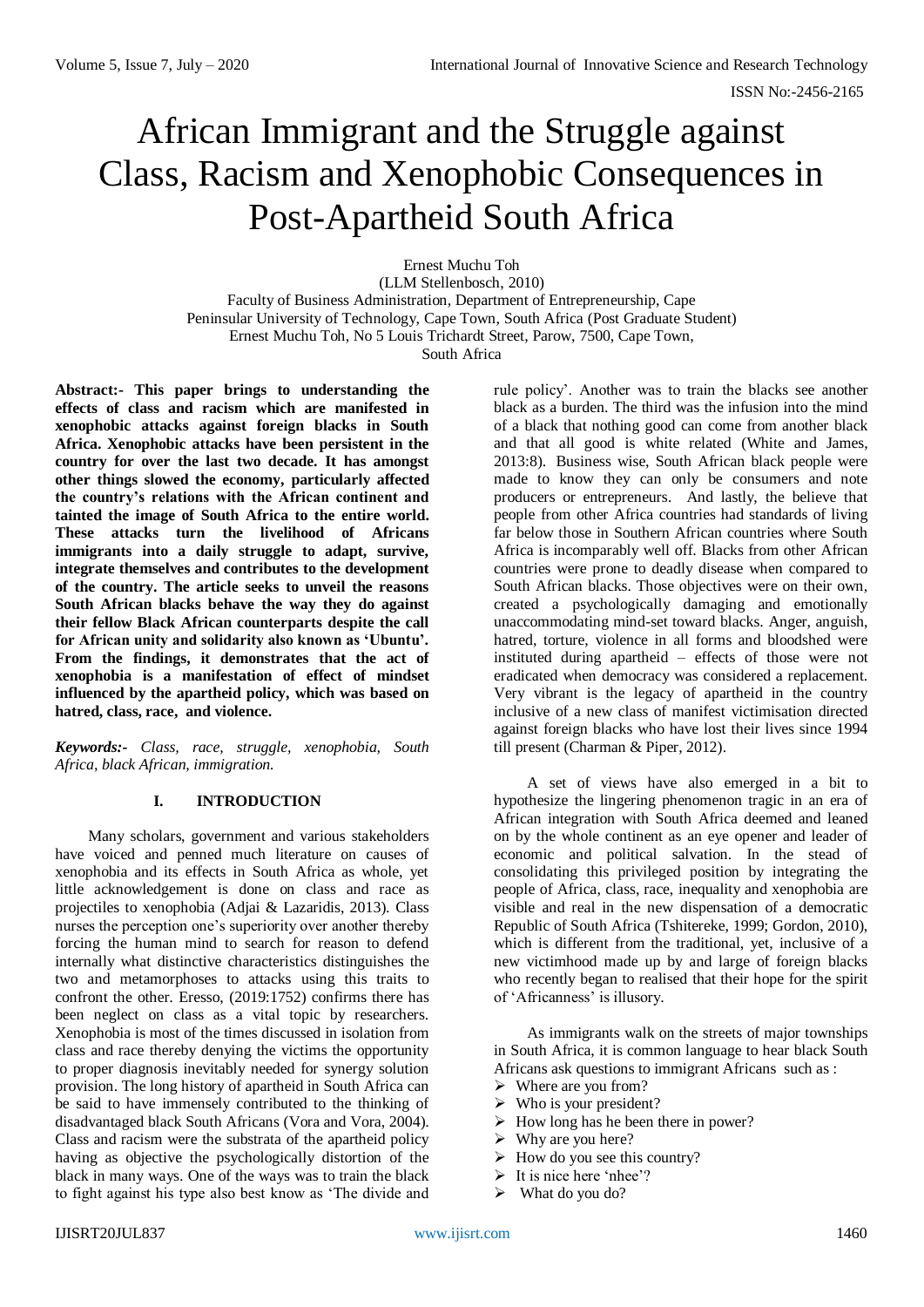- $\triangleright$  How long have you been here?
- $\triangleright$  Why is everyone coming to South Africa?
- $\triangleright$  Don't you miss your people?
- $\triangleright$  When are you going back home?

Tired as the immigrant may be, sometimes immigrant leaves the scene faced with a possible message. Maybe this man is one of those who have never travelled out of this country, hence is vexed by the presence of immigrants. More assuring here too is the guarantee of a harmless tolerant South African against whom there is safety. Most of the questioners in these encounters are coloured and whites. Not to say the colours and whites may not possess racial attributes, it demonstrates loss of impetus to direct recourse to what was once declared, blameworthy, illegal and unacceptable.

To the coloureds, it does not make any difference staying with foreign blacks – after all we (coloureds) have been side-lined by the present black regime (Mbatha, 2017). The whites on their part have nothing to lose, yet will again emerge under neutrality with new spirits of criticism and voice should blacks discriminate against their fellow blacks, irrespective of the fact that the trend was once set by system beneficial to a majority of them. In explaining the reasons immigrants suffer xenophobic attacks from black South Africans, this paper will be organised in this following order: How do black South African view black immigrant in South Africa, the reasons why they view them the way they do and associated acts against immigrants.

## **II. LITERATURE REVIEW**

#### *The concept of 'Makwere kwere"*

In other encounters immigrants are not given the opportunity to be questioned. They are addressed in their new name *"makwere kwere",* an expression of pain and anger intended to degrade by insulting them just like American racial and apartheid protagonists thought blacks hatred by renaming them *nigger* and *kafrir* (Matsinhe, 2011). According to Mbatha (2017), black South Africans use adjectives like 'previously disadvantage' to describe their identify. While black pundits sensitive and allergic have always listened to with an inquisitive ear probing its interpretation, the insinuation of the *makwere kwere* postapartheid connotation towards Black Africans of other countries is true of a new look black South African. Interpretatively, "makwerekwere" means a black South African enjoys a certain leverage over the immigrant.

Each time this rhetorically biased expression is employed, immigrants are offended, dehumanised,(Bishop, 2013; Matsinhe, 2011) demoralized and traumatised (Nyamnjoh, 2007). Diagnostically, there are two schools of thoughts on the expression. One group of people take the stance that it originates from the Sotho language "ke re" meaning "I say or I said". Another holds that it derives its origin from one of the Sotho dilates "akere moona?" meaning "do you understand?".

Though with controversial views on the meaning of what makwere kwere stands for, at least there is a general consensus in affirmation that it is not an hospitable expression. As Nyamnjoh puts it:

"Makwerekwere means different things in different contexts, but as used in South Africa and Botswana, it means not only a black person who cannot demonstrate mastery of local South African languages, but also one who hails from a country assumed to be economically and culturally backward in relation to South Africa. With reference to civilisation, the Makwerekwere would qualify as the 'homo caudatus', 'tail-men', 'cave-men', 'primitives', 'savages', 'barbarians' or 'hottentots' of modern times, those who inspired these nomenclatures in southern Africa attempting to graduate from naked savagery into the realm of citizenship. In terms of skin pigmentation, the racial hierarchy of humanity under apartheid comes into play, as Makwerekwere are usually believed to be the darkest of the dark-skinned, and to be less enlightened even when more educated than the lighterskinned South African and Batswana blacks. Makwere kwere are also thought to come from distant locations in the remotest corners of the 'Heart of Darkness' north of the Limpopo, about which South Africans and Batswana in their modernity know little, and are generally not interested to discover, except to continue the 'civilising mission' begun by European missionaries and colonialists in Southern Africa in the  $17<sup>th</sup>$  Century (Nyamnjoh, 2007)".

The flaws transporter by the usage of makwere kwere injures both the user and the one directed at. It is an angerand-violence accompanied expression. Stereotypically, many attacks have been registered subsequent to the usage of the expression

## *Class as an ideology of inequality*

Europeans coming to South Africa brought with them class ideology as an instrument of dominance, control and separation. From the Anglo-Boer war (Gray, 2014) to apartheid (194) and now xenophobia can be explained under one concept, 'class'- the quest for one group recognised as superior over the other in all aspects of life. A society of class is a society of inequalities and polarisation (Durante, et al., 2017; Pickett & Wilkinson, 2010; Jencks, 2002). Driven by this concept, the English in 1899 – 1902 antagonism of the Boer was a build up from the belief they were better than the Boer, therefore were naturally entitled to certain advantages. After power was relinquished into the hands of the Boer in 1910, was also a transfer of mind-set superiority South African blacks. In 1948, apartheid was declared legal, a system meant to reduce blacks to status of less than that of animals. And in 1990, the abolition of apartheid gave birth to the black leadership and opportunity also wrongly interpreted to mean the promotion of the black race. While it might have worked in the case of the English and the Boer, South African blacks are not finding it easy to showcase their superiority because they seem not to have what it takes to do. Hence have indulged to scapegoating the vulnerable immigrants. Lives are destroyed and shops owned by African immigrants are looted same as was the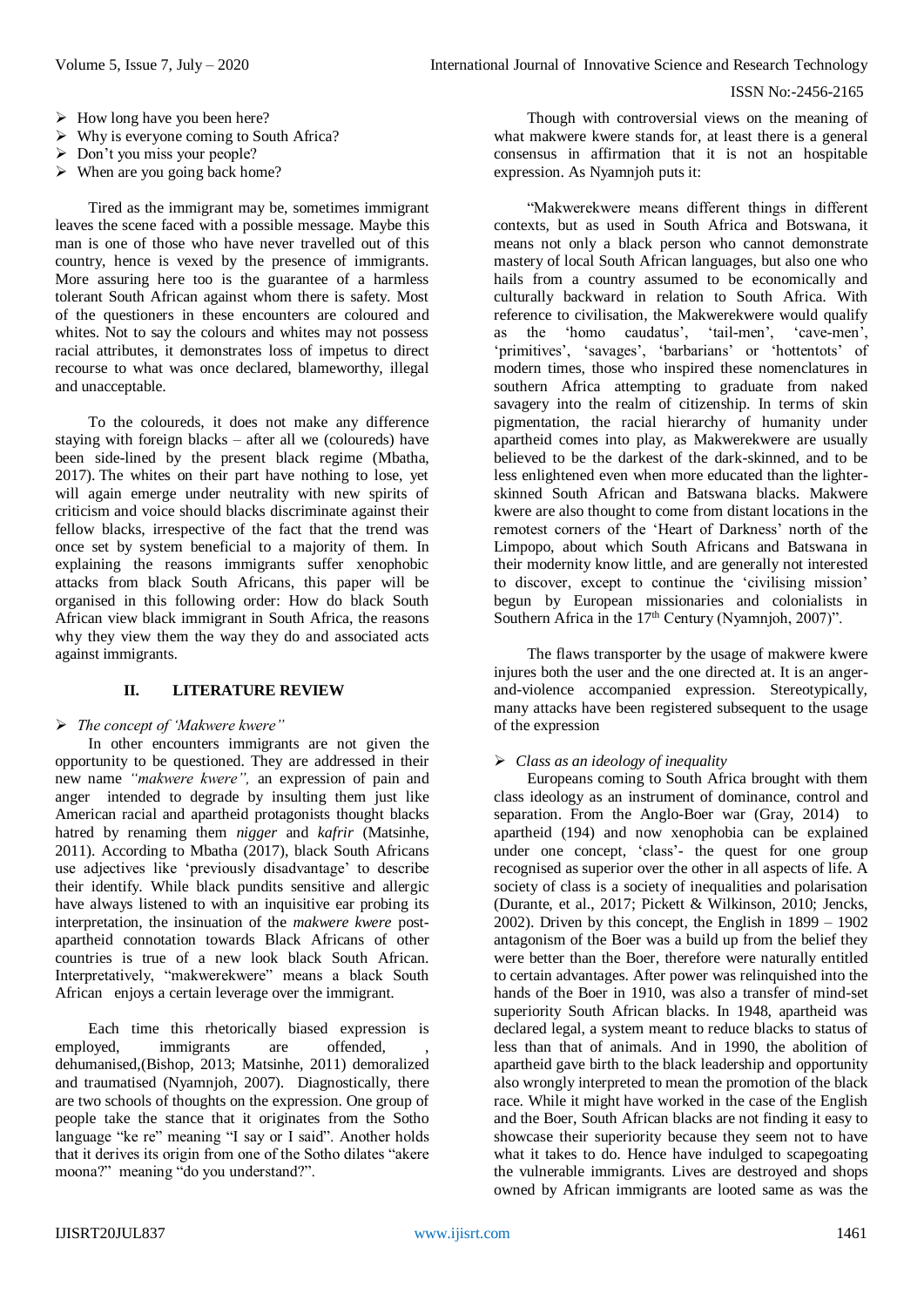situation of the two previous powers confiscating property, resources and power formerly belonging to the blacks.

- *How immigrants are viewed by majority of South Africans in the townships*
- High unemployment rate: Unemployment is a major problem to the youth of South Africa. Results from Statistics South Africa (2020) reveals that from 2008 till date, the unemployment rate have been on an increase

from about 22.43% to 27.32%. The rise in unemployment rates coincides with the rise in xenophobic attacks in South Africa, though the actual case xenophobia was registered in 1994 (Tafira, 2017:27). Commonly said, 'an idle mine is the devil's workshop', many unemployed in South Africa live under the illusionary impression that most immigrants take away their jobs, the reason why they are not employed.



Unemployment rate in South Africa between 1999 – 2019. Source: Statistics South Africa 2020

 $\checkmark$  Neo-Class and Race concept in black South Africa

The long period of subjugating of Blacks in South Africa both under the British segregation policy and the apartheid regime (Balia, 1999) planted high levels of profligacy, lost of human empathy, to a point that the arrival of democracy met South Africans with already reconfigured minds. The issues historically bequeath to black South African have not given them the momentum to systematically follow the road map leading to the averment of apartheid society. Clearly indicated early is the inherent culture of hatred class and race and xenophobia that is still 'plausibly' psyched in the minds of Black South Africans. Important to note is the interconnectedness between racism and racial manifestations and xenophobic attacks in the life of a people, nation or international communities, hence the UN remarking the dangers of these policies had this to say:

"Alarmed by the emergence and continued occurrence of racism, racial discrimination, xenophobia and related intolerance in their more subtle and contemporary forms and manifestations, as well as by other ideologies and practices based on racial or ethnic discrimination or superiority. Strongly rejecting any doctrine of racial superiority, along with theories which attempt to determine the existence of so-called distinct human races…"(Declaration et al., 2011).

Abolishing apartheid brought to an end to open ended instituted laws that manifested physically, scientifically and psychologically. Those who were freedom deprived (nonwhites) were caught up overwhelmingly by the concept of freedom. Many saw it as an opportunity to take the places of the oppressors. Having access to socio-economic facilities such as education, jobs, medical treatments, good housing and most importantly, the freedoms and inalienable rights prohibited them were anticipated more than the price of getting them.

To an average black South African, black leadership meant taking the place of rulership, becoming the boss to those in the country whereby all thinkable advantages the country possesses belong to them. Many statements are made by the black to affirm the above. For example,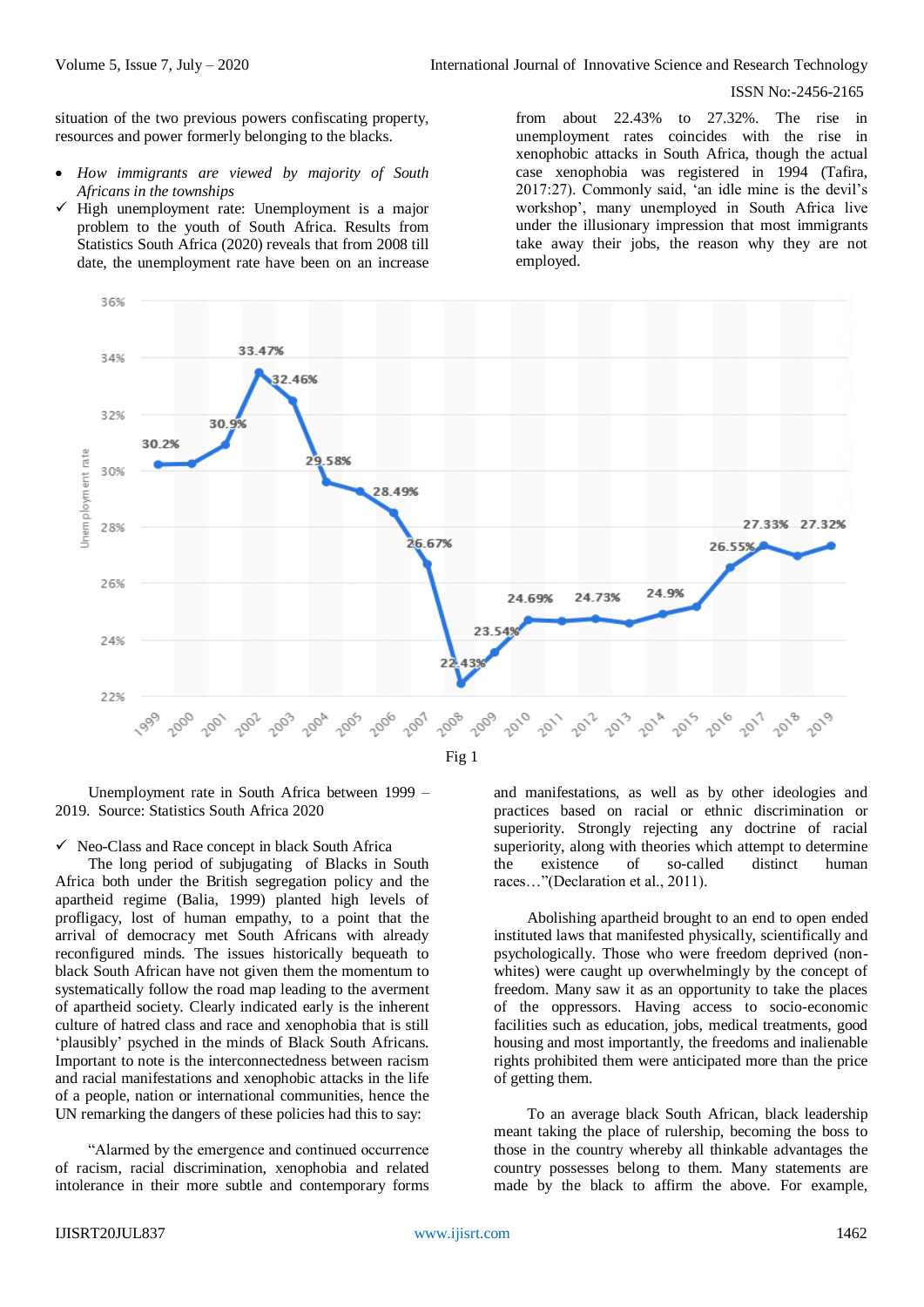statements such as "this is our time" maybe interpreted as 'our time to be white'; 'our time to be rich'; 'our time to be in control'. Deducing from the above interpretations, being 'in control' or 'being rich' 'being white' in African context goes with subordination. Some people needs to be 'black', inferior from all standards should "whiteness" be meaningful. Such a tendency does not only suffer suspicion(Nyamnjoh, 2006) and superiority complex(Ibrahim, 2005), but extends to proving it by pointing out that the incoming black African is inferiorly different in his way of dressing, eating, talking(Harris, 2002), hence, harmful to the new South Africa's economic(Kalitanyi & Visser, 2010) and social health. In fact, this was the mindset and expectations that orchestrated what can be termed neo-class and race in post apartheid black. McWhorter calls it 'The new black double consciousness' in which he explains that "Black American today is permeated by a new kind of double consciousness that has strayed far beyond the one Du Bois examined in 1903. To wit, a tacit sense reigns among great many black Americans today that the "authentic" black person stresses personal initiative and strength in private, but dutifully takes on the mantle of victimhood as a public face"(McWhorter, 2003).

The "new black South African" (Adjai & Lazaridis, 2013) believes that the whites exchanged their places for them, short of at least, equated them to him by the release of Mandela from the prison to the governability of the new South Africa. And a black African from another African country would not as he could not contest with a black South African no matter how bad his (South African) situation could be. As Nyamnjoh rightly puts it the "..Makwerekwere would qualify as the 'homo caudatus', 'tail-men', 'cave-men', 'primitives', 'savages', 'barbarians' or 'hottentots' of modern times" inferior to us (Nyamnjoh, 2007).

Deplorable as such a mindset might be, the truth had prevailed over the first two decades of democracy in practice that other black Africans in South Africa can knowledgeably be contributive to the South African education(Keevy, Green, & Manik, n.d.);(Statistics South Africa, 2012) health, sports, economy and all areas of life.

Because the characteristics of racism include frustrating your dislike through compulsory attacks, black Africans are victimized. Hatred and fear do not give room for independence, objectivism and reason. The victim foreign black is aware and recognizes the dynamics of an unfriendly habit of the ones once considered brothers.

Part of the dynamics is seen in what can be called "white collar" xenophobia. In conformation with the allegation that xenophobia left the street to the office, it is no doubt an acceptable dilemma that where a dispute erupts between a South African citizen and foreign black, the black is the looser(Morris & Bouillon, 2001; Nyamnjoh, 2006). The law enforcements have discretely disregarded applying the law when and where justice is owed the foreigner Black. The xenophobic attacks in from 2008

shows a South African Police officers laughing at a Black African that was set ablaze during attacks [http://www.timeslive.co.za/local/2015/02/19/sa-s](http://www.timeslive.co.za/local/2015/02/19/sa-s-xenophobia-shame-burning-man-case-shut)[xenophobia-shame-burning-man-case-shut](http://www.timeslive.co.za/local/2015/02/19/sa-s-xenophobia-shame-burning-man-case-shut) Many may argue that it was not a foreigner. However, the inhumane manifestation of literally watching another go through fire can only be done by one hardened human being who is not a first time witness of incidence of that magnitude, but also perpetrator.

In some instances, the South African Police officer will not camouflage in advising the foreigner that he has no case to win reason being that his opponent is a South African. Many will attest to numerous cases where the South African perpetrator will be arrested and few minutes later, he is released. That brings to mind the questions how many South Africans have been arrested throughout the xenophobic attacks that have beclouded South Africa from 1994 and how many have been sentenced to date? In each attack, lives were lost in cold blood felonious crimes of murder internationally unacceptable and punished as well under all national laws of all countries of the world. Evidently, there is no record of offenders of xenophobia serving a prison term unless the case of David the Mozambican whom those in the act of murder were caught flagrant delict by a white journalist and was broadcasted internally. Such prosecutions cannot be substantiated as a fight against xenophobia where arrest came as a result of fear for international inquisition and interrogation. Government luke-warmness in investigating cases of murder behind cameras helps synchronize the desire of the architect of apartheid who had invested a long time in inciting Black against Black with reality. It means apartheid is still practiced through xenophobia.

Where is then the vision of Mandela who cried out after being released from prison saying:

"During my lifetime I have dedicated myself to this struggle of the African people. I have fought against white domination, and I have fought against black domination. I have cherished the ideal of a democratic and free society in which all persons live together in harmony and with equal opportunities. It is an ideal which I hope to live for and to achieve. But if needs be, it an ideal for which I am prepared to die."?

Perhaps this speech is interpreted by South Africa Blacks to mean Blacks and whites of South Africa to the exclusion of Blacks from elsewhere in Africa. But with the support of many nations of Africa and beyond, African meant Africans. Not to disadvantage the South Africans nor share their fortune, instead, to work hand in gloves with them to build South Africa and African continent which can only be developed by Africans themselves. Reliance on any people to develop Africa has always proven abortively illusionary.

A further scenario of the prevalence of neo-class and race concept has been seen in the non-recognition of the Khoi and San whose struggle for reintegration has been double standardly ignored by politicking thereby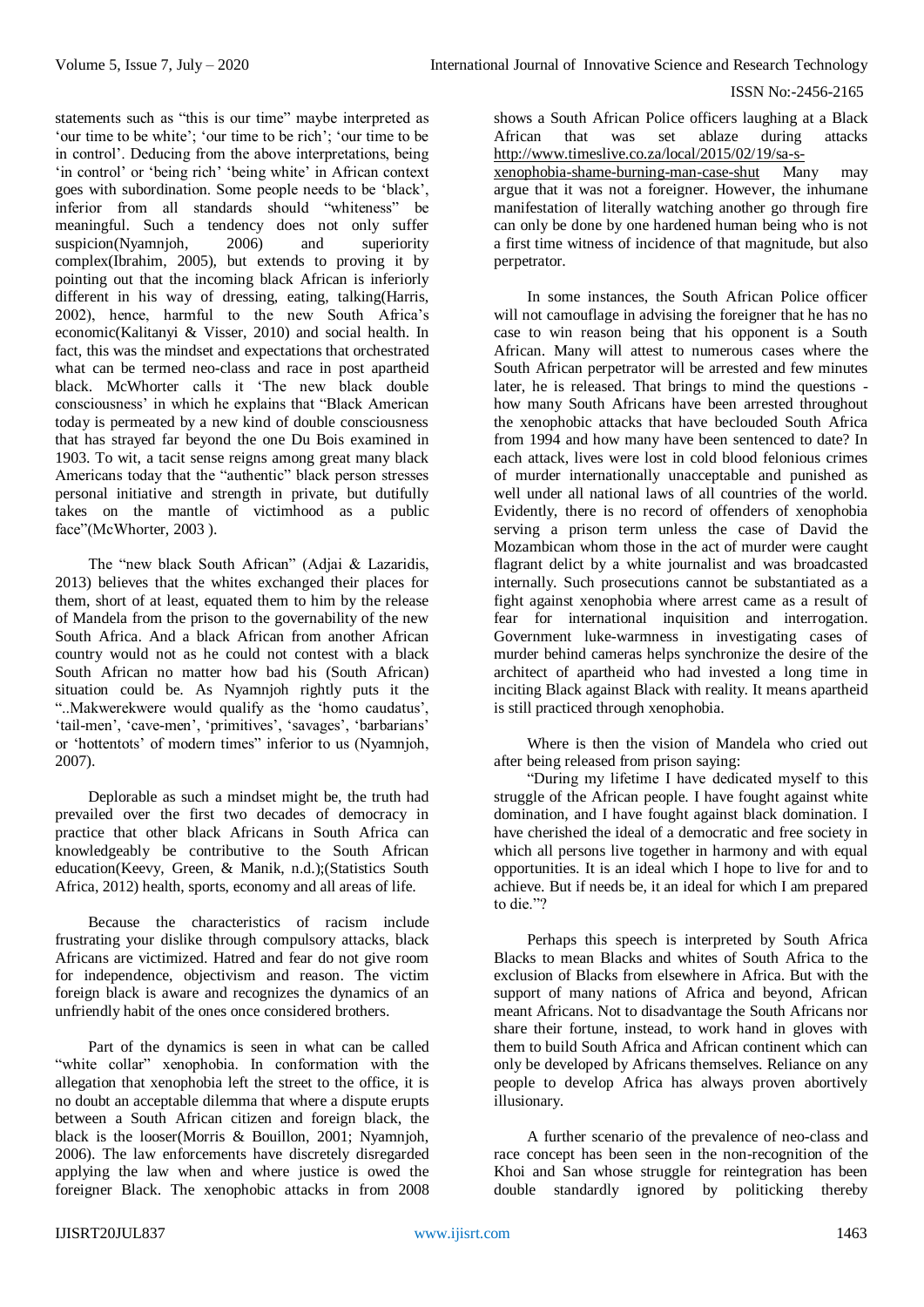maintaining what apartheid started by feeling that they are now the new whites(Robins, 2001)(Mbeki, 2003).

## *Apartheid as precursor of Xenophobia*

As summarily illustrated above, it is clear how the era of apartheid successively went through combining intellectual, consultative politics and brutality under its three leaders namely Hendrik Verwoerd, John Vorster, P.W Botha respectively.(Giliomee,1985). As P.W Botha (also known put it "old crocodile") put it,

"For the time being, we should also engage a higher gear to make sure that Black men are separated from their women and fines imposed upon married wives who bear illegitimate children. I have a committee working on finding better methods of inciting Blacks against each other and encouraging murders among themselves. Murder cases among Blacks should bear very little punishment in order to encourage them…Ours is not a war that we can use the atomic bomb to destroy the Blacks, so we must use our intelligence to this effect"

It will be misleading therefore to ignore the past which is concomitant to present xenophobia. How this alienation, determination, and commitment are a foundation aid in better understanding the foundation that catalyzes our topic (Sandi Baai (1999): Issues of Ethics: From Past to Present). Putting it in simple terms, it was a do or die undertaking having different strategies toward one ambition. Apartheid hit its apex of cruelty under the fearless leadership of P.W. Botha, unbearable to the Blacks, degenerated into the Soweto uprising in September 1984(Giliomee, 1985). This move pushed the apartheid government to hold an emergency meeting of the South African Security Council (SCC) on 18 July 1985, together with external pressures from other African countries and the world, the outcome of which was the creation of twelve principles to neutralize "the revolutionary onslaught"(Giliomee, 1985). Black people had been pressed down and pressed out to a point fear was no longer an option. The system lost its statehood control over the Black people. The police and army became divided in opinion and neutralized by a determinant public uprising jacked by momentum from around the world. P.W. Botha has been criticized by many including the conservative of apartheid and supporters who did not avert that apartheid was a bad policy per se, but affirmed the manner in which it was put up made it unproductive. The scenario was chaotic and over split violence was the trend. People realized chaos and destruction was the medium used to orchestrate a revolution, has been using it since then.

Giliomee explained "He came well prepared to any meeting, but did not exert power like a Hendrik Verwoerd through intellectual domination or like a John Vorster, who always sought consensus at the expense of bold moves. His power was more direct and personal; he was a straight talker, tough, brutal, overpowering and, at times, thuggish, vindictive and petty. He was far from convinced of the need for fundamental political reform that would bring the black community into a common system. He opposed not only some of the proposals for reforms, but also being sucked by stealth into reforms he rejected. According to Malan, he would crush any person who was not open with him but tried to bypass him" (1985).

Turning to a democratic system of inclusiveness (Adjai & Lazaridis, 2013; Constituion of the Republic of South Africa, 1996) in South Africa meant incomparably a lot to the blacks than to any other group. But the ramifications were yet to be dissected. Several attempts have been made from the Mandela transition time right through to the present with little results to write home on the capacity building of the black man. A lot of criticisms have been attributed to the processes undertaken during the laying of the democratic foundation of the new era South Africa and implementation of strategic programmes geared to freeing an average black South African(Co-investigator, 2013). A look at some of the processes is worth doing to help buttress our illustration why angry blacks South Africans scapegoating foreign blacks, take to xenophobic attacks.

## *Compelling employment policies to favour South African nationals*

The contentions for xenophobia over the time are varied. Common to all are the taking away of South African girl friends by foreign men and seizure of jobs among others have been over exaggerated. Concerning issue of jobs, a plethora of measures have been put in place by the South African government to help impose fair employment to previously disadvantaged South African citizens in all the companies. Example are Employment Equity Act (Republic of South Africa, 1994), the Labour Relations Act (Republic of South Africa, 1995), the Basic Conditions of Employment Act (Republic of South Africa, 1997) and the Skills Development Act (Republic of South Africa, 1998) and Affirmative Action (South Africa, 1998 (AA) which emanated from the Employment Equity Act. Employers are compelled to absorb South Africans at all cost. The government goes as far as providing for training incentives to companies to train South Africans within their employability with skills. Regrettably, there have a slow implementation of the policy within companies. Employment remains at political and racial lines. A list of critical skills is published to ensure that foreigners are only employed in those areas where there are massive shortages of skills critical to the economy(Department of Basic Education, 2014).

In as much as it is an applauded and generally accepted worldwide endeavour that characterizes every democratic and free society(Paul, 1987), its interpretation and application is much more misleadingly to the economy where caution and care is not taken. The experience of previous countries such as Canada, Great Britain, India, Malaysia and Zimbabwe in applying the Employment Equity Act and Affirmative Action needed to be learnt to avoid repeating(Chen, 2005) the mistakes of application. Affirmative Action has often be taken to mean an opportunity to revenge the past(Tladi, 2001) rather than to correct the past through being empowered in acquiring those opportunities formerly prevented not to have. The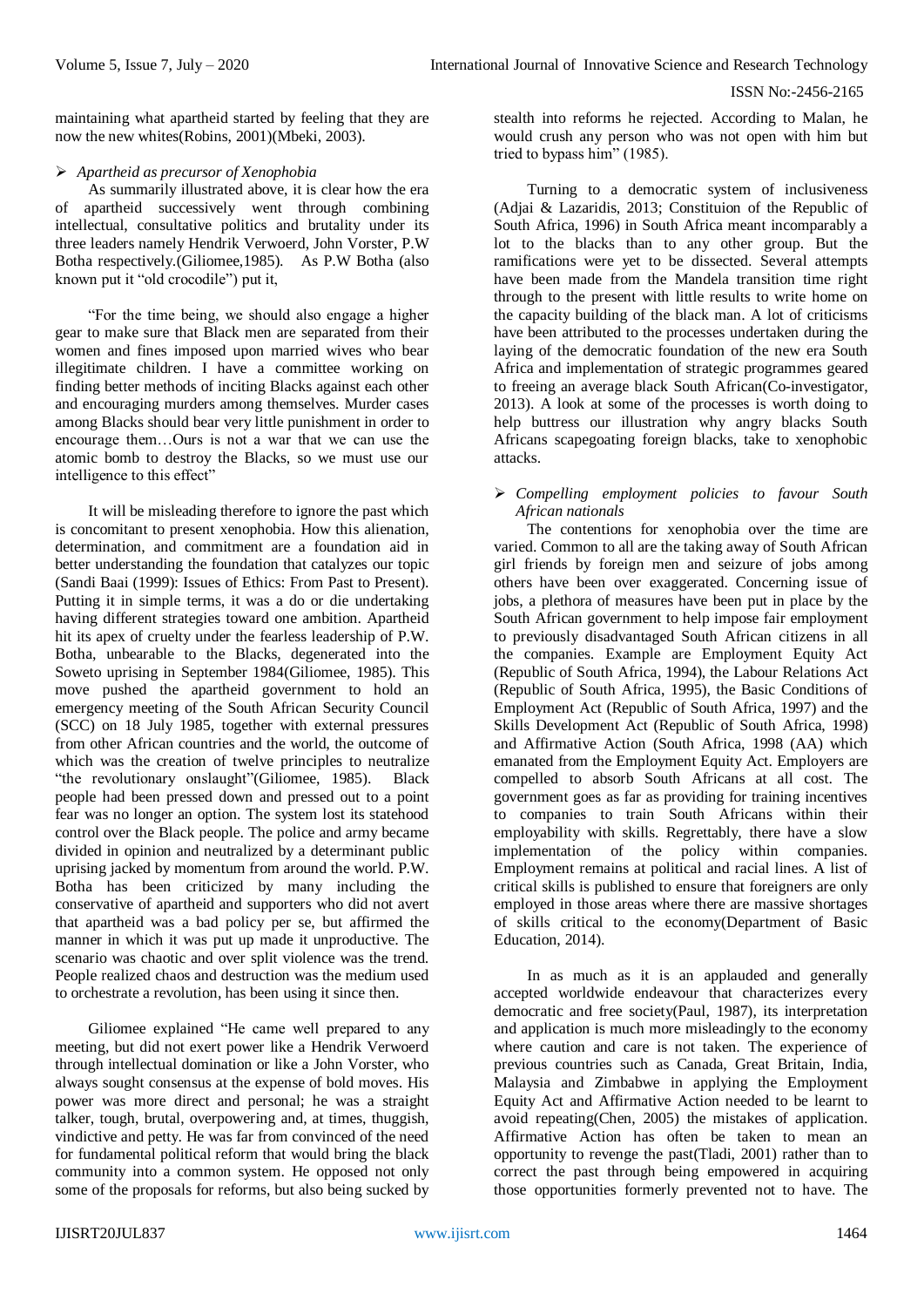question is against whom are black South Africans to exercise revenge? The obvious answer would have been against the perpetrators of apartheid whose majority are the whites. Why then are the foreign blacks exchanged for blacks? There are two reasons to allot here. First, white dominance and control is still visible and no sooner to disappear. They constitute the main private employers of the economy of the country; control the finances in addition to the natural fear(Booysen, 2007) of just attacking the white. Second is the successful legacy of divide and rule which has at all times paid colonial imperialized to incite a black man against another (Acemoglu & Robinson, n.d.; Michalopoulos & Papaioannou, 2010) that is still alive.

Still, those areas where foreigners co-work with South Africans, the difference remains alarming. For instance, foreigners do not stay at home "babalas" subsequent to receiving salaries; neither do they give flimsy excuses attributing to late trains or taxes very often. They are hardworking. But South Africans do all these things under the pretext it is their time irrespective of the condition. They are blind of the consequences of inconsistency at work to the employer and the economy. Foreigners have come over time to the understanding that hard work builds an individual's life and the nation. On the contrary, a black South African knows that the government must freely give everything(houses, electricity, water, education etc) as compensation for the ills apartheid committed even if the South African received free education from elsewhere during this time(Cameron, 1996; Charlton & Kihato, 2006). That is why is common to hear a South African black ask if there is no "mahala" in isiZulu (Fiil-Flynn & Naidoo, 2004) or "simahla" in isiXhosa languages meaning for free. Seeing a foreign black prospers in his tread in South Africa becomes a threat and continuous persecution contrarily to supposition. With all the legislation above, immigrant can not be accussed of stealing jobs from South Africans. It is not possible.

## **III. METHODOLOGY**

Both the qualitative and quantitative methods were used in this research with the triangulation of data collected. The triangulations essentially assisted in fusing different methods after capturing the data in order to complements each other. The research tools and instruments utilised in the collection of data were desktop review, focus group discussions and self-administered structured questionnaires with participants inclusive of black South Africans and black African immigrants running businesses in in the Cape Town municipality.

Data was collected from some 5 different townships in Cape Town which included Delft, Dunoon, Khayelitsha, Philippi and Kraaifontein. The choice of these locations was purposefully convinced by the prevalence of xenophobic attacks on black entrepreneurs who reside or carried out their businesses in these areas. Above all, Cape town is the second highest xenophobic town with many South African blacks living under deplorable economic situations and also with a relatively high inequality gap between the rich and the poor. Put together were approximately 190 respondents. However, only 181 after data cleaning, was captured and subsequently used. Among these respondents were those who either witnessed the act of xenophobia, were victims or were schooled in the experiences of either the victim or perpetrator. Respondents of South African nationality expressed their perception about immigrant and the actual life experiences, which to them is frustrating to see someone whom you considered inferior to make the achievements you cannot make. It made the researcher to have a deeper understanding of not just the attacks on immigrants but also a far deeper inherited mind-set from the objectives of apartheid. Under the qualitative method on the one hand, the interviews were in their original form and later transcribed and analysed using content and thematic approaches. On the other hand, administered questionnaires under the quantitative data were captured and analyse by the statistician using the SPSS. In addition, quantitative statistics were used from other sources to corroborate the findings obtain from the data.

## **IV. DISCUSSION OF FINDINGS**

The findings in this research are classified under three main subheadings namely: the different ways South African mainly in the townships view black immigrants in South Africa; the reasons why they view immigrant in that way and the effect on the country as a whole.

# *The fear of success on the mind of black South Africans*

As mentioned above, 181 participants came from five locations noted for xenophobic attacks in the Cape Town. In assessing the statement of fear of the successes of foreign blacks as one of the main causes of xenophobia, the following results were obtained and will be explained below. The result showed that of the 181 who responded, 103 equivalent to 61.5% strongly agreed that fear is the main motive behind xenophobic attacks. A considerable number of 53 people giving a percentage of 30.4% agreed to the statement. Combining the numbers gave 156 out of 181 South Africans from all these locations who in the affirmative. This is in confirmation with the works of many researchers notably those findings of some researchers Vander der Veer (2011:36); Bordeau (2009:2) who in the definition of xenophobia pointed the fear aspects of it and how it is one of the reasons South Africans fight against foreign blacks. In the same way.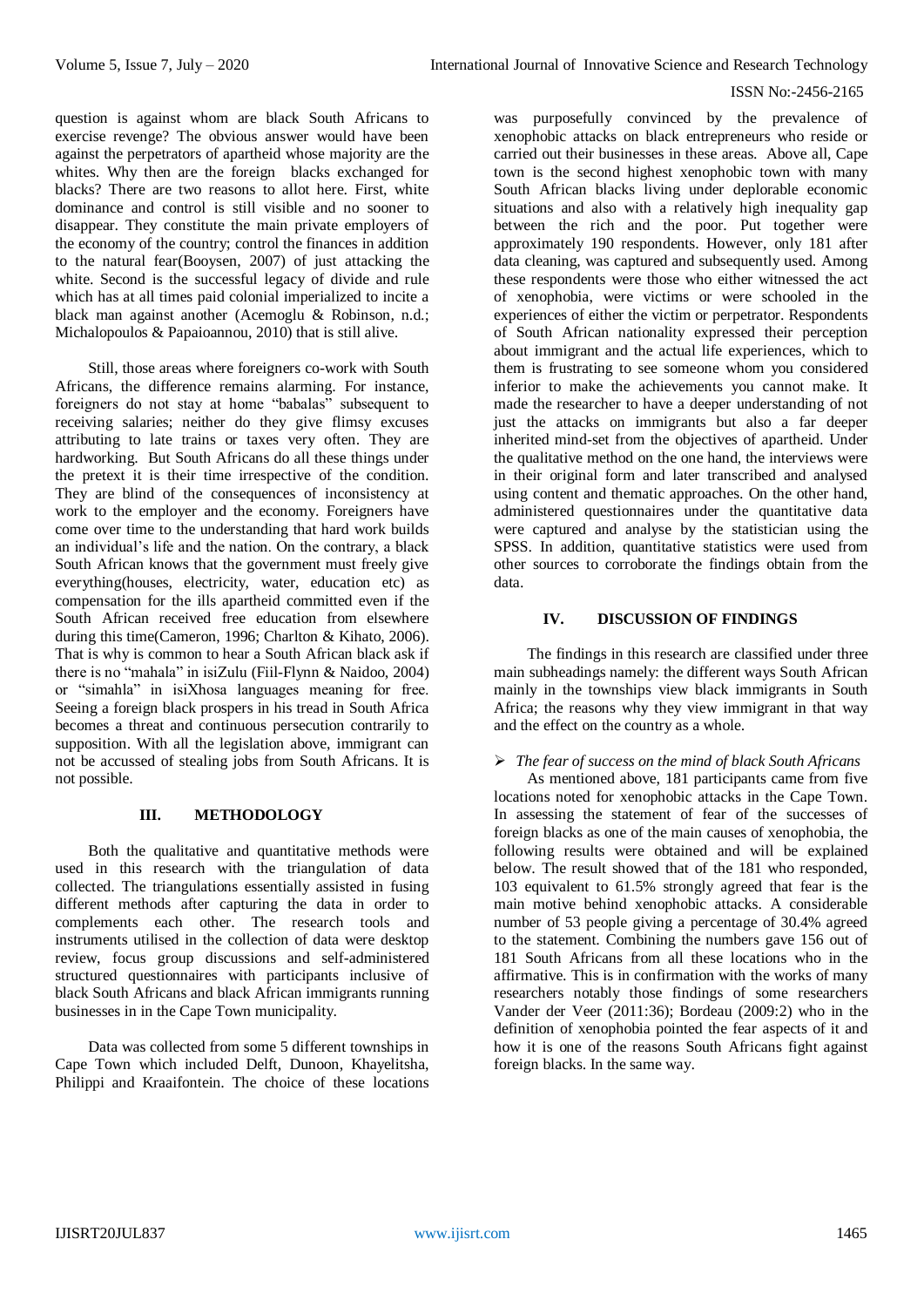ISSN No:-2456-2165

|         |                                | Frequency   | Percent | Valid Percent | <b>Cumulative Percent</b> |
|---------|--------------------------------|-------------|---------|---------------|---------------------------|
| Valid   | Agree                          | 103         | 61.5    | 63.9          | 63.9                      |
|         | Agree                          | 53          | 30.4    | 31.6          | 95.5                      |
|         | Disagree                       | $\mathbf Q$ | 3.1     | 3.2           | 98.7                      |
|         | <b>Fully Strongly Disagree</b> | 6           | 1.2     | 1.3           | 100.0                     |
|         | Total                          | 171         | 96.3    | 100.0         |                           |
| Missing | System                         | 10          | 3.7     |               |                           |
| Total   |                                | 181         | 100.0   |               |                           |

Table 1:- Xenophobia is out of the fear that foreign blacks are progressing more than blacks South Africans

 *Seizure of South African girlfriends from South African boys* 

In an interview with hundred women aged between 25 to 35 years dating or married foreign blacks in South Africa, with fifty of them employed having at least matric, and the other fifty having at most grade ten, it was realized that in spite of some deceitful acts that may be frustrating to some South African women caused by foreigner blacks in relation to obtaining documents from the Republic by South African women, eighty five (85%) confessed that they were dating foreigners for the following reasons;

- **Numerous disappointments from South African men**. It was maintained by this number that South African black men are patriarchal and would not value a woman. The openly sleep around with their numerous girl friends, making babies without shouldering responsibility. But foreigners can love, sexually satisfying, soft and romantic and is always there when the woman needs him. This group of women had had series of disappointments from South African men when finally decided to try foreign men.
- **Foreign men build value in a woman**. All the women agreed that foreigners are hard working and determine to change socio economic conditions. They agreed learning a lot from the foreign blacks who train them how to do businesses and other trades different from the South Africans who will hardly corporate with the girl friend. To them having a foreign black is a thing many South African women formerly disappointed would want to do.

Ninety five per cent (95%) accepted to have never thought of dating a foreigner and would like to go back should South African men emulate from foreigners, reasons being that of similar cultures and easy communication. Two per cent (2%) agreed married to drug dealers. And this 2% was from the uneducated. Twenty five per cent(25%) were married to foreigners and living together for more than ten years. All accept financially better positioned when compared to the South African men, explaining the reason why foreign guys are nicknamed 'ATM' machines because they work hard and always have money to help the lady unlike South African men who is lazy depending on the lady most of the time. Twenty five per cent (25%) apologized for ill-treating their foreign men financially

sexually. The affirmed still cheating with their former South African men.

When asked if they have ever been disappointed by a foreign men, sixteen per cent (16%) answered yes, adding that they were the ones who abused the men. Two percent (1%) accepted a disappointment from foreign guys after obtaining the South African ID. Thirty percent (30%) confirmed marriage endeavours that where turned down by the girl's parents for hatred against foreign blacks.

In all the relationships, ninety percent (90%) of the foreigners were business men owning shops or doing one form of business or the other, while ten percent $(10\%)$  were employed. The stigma associated with dating a foreign black in the black South African community cut across all the interviewee. It comes through a lot of struggles from the family and the friends who believe that a foreign guy is primitive, carnivorous, selling drugs, wants only document and will steal your bank card.

In finding out how foreigners will obtain document through African women, ninety eight (98%) foreigners will usually explain the need for such documents. And that many women go into agreements with the foreigners in which the foreigner agrees to do either one or more of the following: pay them, educate their child, build them a house, incorporate them into a business, pay their school fees for education or training or any other advantage that the government or South African men could not. Most of these women have in one way or the other been victimized physically or psychologically be a South African man where they turn to a foreigner as a last resort.

# **V. CONCLUSION**

In a nutshell, all the issues raised above in this article culminate the paradigm shift from white dominance to black dominance in what can be termed neo-class and race in black South Africa. This does not actually mean that the black South African is originally hateful of other blacks. And if there exist such a mind toward another black, the reason is simply frustration planted by apartheid. The frustration is understood from the point of the deprivation from education, training, skills which would have advantage a South African to have full stamina and meaning to the democracy brought to him. Paradoxically,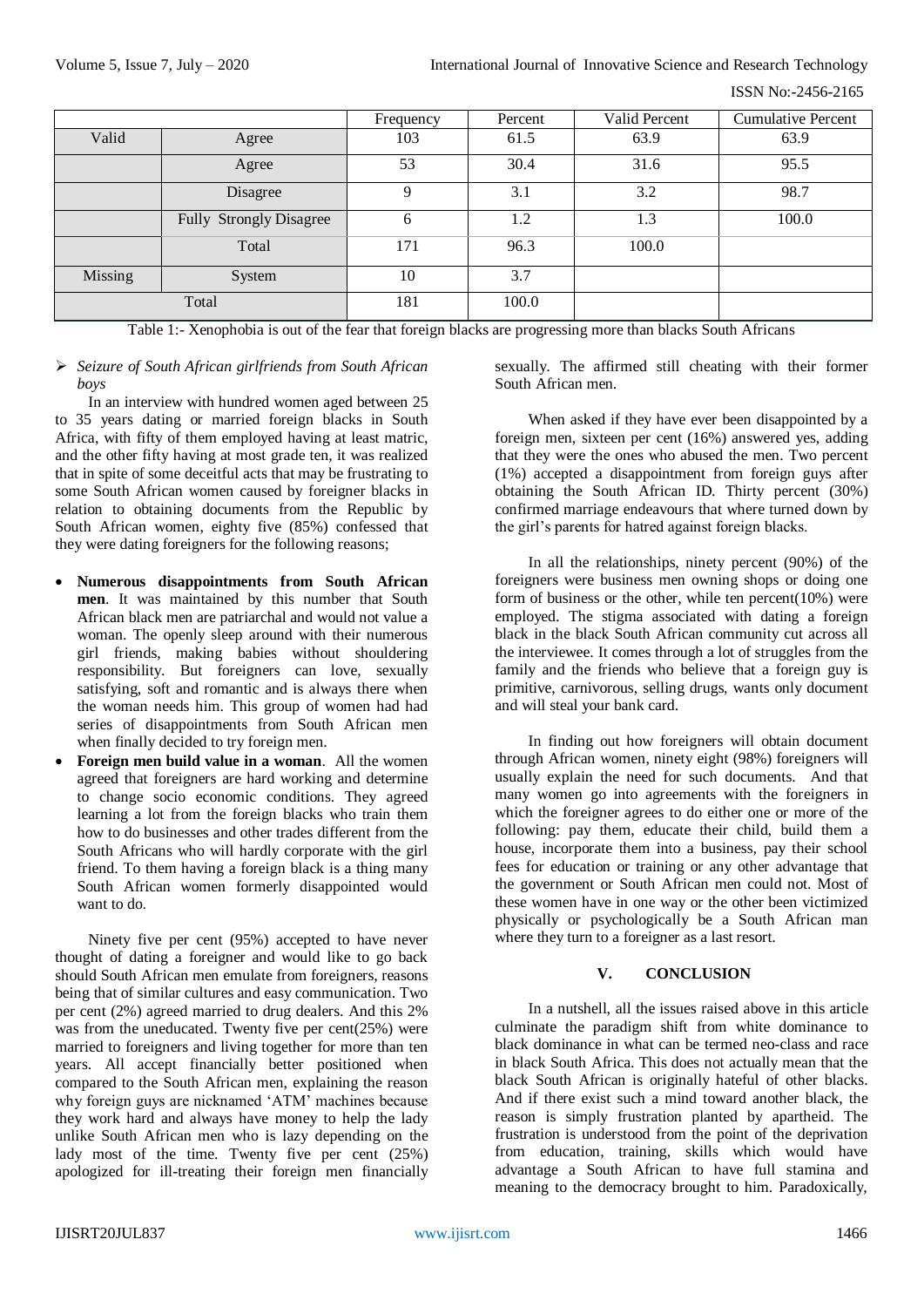these attributes are found in the one once told and now thought is not deserving- the foreign black. However, it still remains a plus to the black regime for under his (lack South African) regime have other African blacks gained access to the country which was not the case with the former apartheid regime.

Nevertheless, it should be learned of the magnitude of these occurrences to be strange in Africa. Africa is known for her culture of brotherliness and solidarity especially to the a man from another country since from when Christ was recommended to be hidden in Africa.

The wake of xenophobia in South Africa is eminently inevitable. It is culturalised though inhumane, repugnant to natural justice, equity and good conscience. You can take a South Africa out of the culture of xenophobia, but xenophobia cannot be taken out of a Black South African unless the effect of apartheid is dealt with from the roots and not from the stems or branches of assumptions. As long as South African blacks continue to live in an ocean of wealth yet with dry throats – abject poverty, consciously or unconsciously, there is bound to be sporadic xenophobic attacks not on basis of crime as the policy makers and politicians will capitalize on. The protraction of xenophobic attacks from the 90s to 2015 demonstrates that efforts geared towards eradication it are short of proper diagnosis or that the response to the diagnosis is inappropriate.

Demystifying apartheid havoc nags the black South African, most deeply because attacks on black immigrants is a way of expressing his discomfort and inability to pave the socio-economic blanked still veiling masses even after 1994. Where grievances cannot be manifest on the scapegoat black foreigner, the state will be replaced with violent destructions. Undeniable is the assurance of future insurrections demonstrating dissatisfaction that which can be interpreted as political participation marches and media. Politicians are only trying to be persuasive in their argument on who is to blame points at apartheid? Meanwhile the black South African has been given realist eyes whose mind is dry out and can only be dampened by a life that gives socio-economic belonging. Therefore as dangerous and as early as it might be to conclude *mission accompli* lest it is precarious on the image of the state of South Africa. Evaluation need be made on the extent to which post apartheid hope marches reality and how parameters availed to the blacks will feasibly translate same in the years ahead, without which the battle might be won, but the war still not.

## **REFERENCES**

- [1]. White, Joseph L., and James H. Cones III. *Black man emerging: Facing the past and seizing a future in America*. Routledge, 2013.
- [2]. Vora, Jay A., and Erika Vora. "The effectiveness of South Africa's truth and reconciliation commission: perceptions of Xhosa, Afrikaner, and English South Africans." *Journal of Black Studies* 34, no. 3 (2004): 301-322.
- [3]. Acemoglu, D., & Robinson, J. a. (n.d.). Alfred M Arshall L Ecture Kleptocracy and Divide and-Rule : Journal of the European Economic Association, 2(May 2004), 162–192.
- [4]. Adjai, C., & Lazaridis, G. (2013). Migration, Xenophobia and New Racism in Post Apartheid South Africa. International Journal of Social Science Studies, 1(1), 192–205. http://doi.org/10.11114/ijsss.v1i1.102
- [5]. Alvaredo, F., & Atkinson, A. B. (2010). Colonial rule, apartheid and natural resources: Top incomes in South Africa, 1903-2007.
- [6]. Booysen, L. (2007). Barriers to employment equity implementation and retention of blacks in management in South Africa i. South African Journal of Labour Relations, 31(1), 47–71.
- [7]. Bunting, I. a N. (1994). the Higher Education Landscape.
- [8]. Cameron, R. (1996). The Reconstruction and Development Programme. Journal of Theoretical Politics, 8(2), 283–294. http://doi.org/10.1177/0951692896008002009
- [9]. Charlton, S., & Kihato, C. (2006). Reaching the poor? An analysis of the influences on the evolution of South Africa's housing programme. Democracy and Delivery: Urban Policy in South Africa, 252–282.
- [10]. Charman, A., & Piper, L. (2012). Xenophobia, Criminality and Violent Entrepreneurship: Violence against Somali Shopkeepers in Delft South, Cape Town, South Africa. South African Review of Sociology, 43(3), 81–105. http://doi.org/10.1080/21528586.2012.727550
- [11]. Chen, J. (2005). of Manpower, 26(6).
- [12]. Co-investigator, N. (2013). No Title No Title. Journal of Chemical Information and Modeling, 53, 1689– 1699. http://doi.org/10.1017/CBO9781107415324.004
- [13]. Department of Basic Education. (2014). Government Gazette Staatskoerant. Government Gazette, 583(37230), 1–4. Retrieved from http://www.greengazette.co.za/pages/national-gazette-37230-of-17-january-2014-vol-583\_20140117-GGN-37230-003
- [14]. Fiil-Flynn, M., & Naidoo, P. (2004). Nothing for Mahala. The Forced Installation of Prepaid Water Meters in Stretford, Extension 4, Orange Farm, Johannesburg–South Africa. In Unpublished report. Public Citizen (USA), the Anti-Privatisation Forum (South Africa) and the Coalition against Water Privatisation (South Africa). http://www. citizen. org/documents/sappm. pdf.
- [15]. Giliomee, H. (1985). Great expectations : Pres . PW Botha ' s Rubicon speech of 1985.
- [16]. Group-Areas-Act-1950.pdf. (n.d.).
- [17]. Jeremy Seekings. (2010). CENTRE FOR SOCIAL SCIENCE RESEARCH Social Surveys Unit Race , class and inequality in the South African City. CSSR Working Paper, (283).
- [18]. Mailu, D. G. (1985). P. In Speech made by former South African President P.W. Botha to his Cabinet.